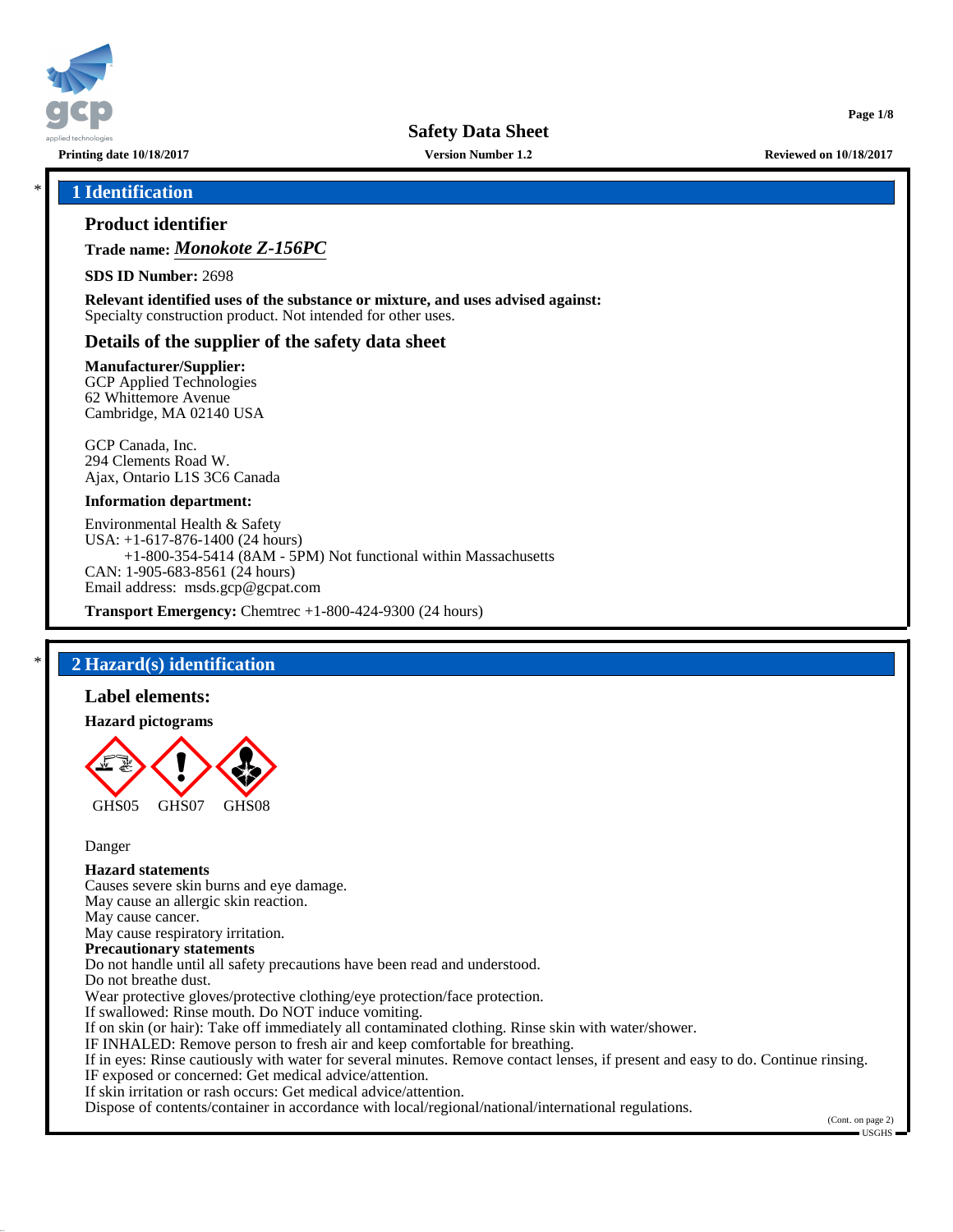**Page 2/8**

# **Trade name:** *Monokote Z-156PC*

**Additional information:** This product should be handled with care to avoid dust generation.

**Hazard description:** Danger **NFPA ratings (scale 0 - 4)**

2 0  $\overline{0}$  $Health = 2$ Fire  $= 0$ Reactivity  $= 0$ 

### **HMIS-ratings (scale 0 - 4)**

**REACTIVITY** 0 \*2  $\boxed{0}$ Health  $=$  \*2  $Flammability = 0$ Reactivity  $= 0$ 

#### **Other hazards**

**HEALTH** FIRE

#### **Results of PBT and vPvB assessment**

**PBT:** Not applicable. **vPvB:** Not applicable.

# \* **3 Composition/information on ingredients**

## **Chemical characterization: Mixture**

**Description:** Mixture of the hazardous substance(s) listed below with additional nonhazardous ingredients.

65997-15-1 Portland cement 30 -50%

14808-60-7 Quartz (SiO2) < 2.0%

18450-29-9 Hexavalent Chromium and the control of the control of the control of the control of the control of the control of the control of the control of the control of the control of the control of the control of the con

**Additional information:** Non-hazardous ingredients may be listed in Section 15; Right-To-Know disclosure.

### \* **4 First-aid measures**

## **Description of first aid measures**

**General information:** Get medical advice/attention if you feel unwell.

#### **After inhalation:**

If symptoms develop, supply fresh air. If required, provide artificial respiration and seek immediate medical treatment.

#### **After skin contact:**

Immediately wash with water and soap and rinse thoroughly.

If skin irritation continues, consult a doctor. Wet cement may cause skin irritation or burns.

**After eye contact:** Rinse opened eye for several minutes under running water. Then consult a doctor.

#### **After swallowing:**

Rinse out mouth and then drink plenty of water.

Do not induce vomiting; immediately call for medical help.

#### **Information for doctor:**

**Most important symptoms and effects, both acute and delayed** No further relevant information available.

**Indication of any immediate medical attention and special treatment needed** No further relevant information available.

USGHS

(Cont. from page 1)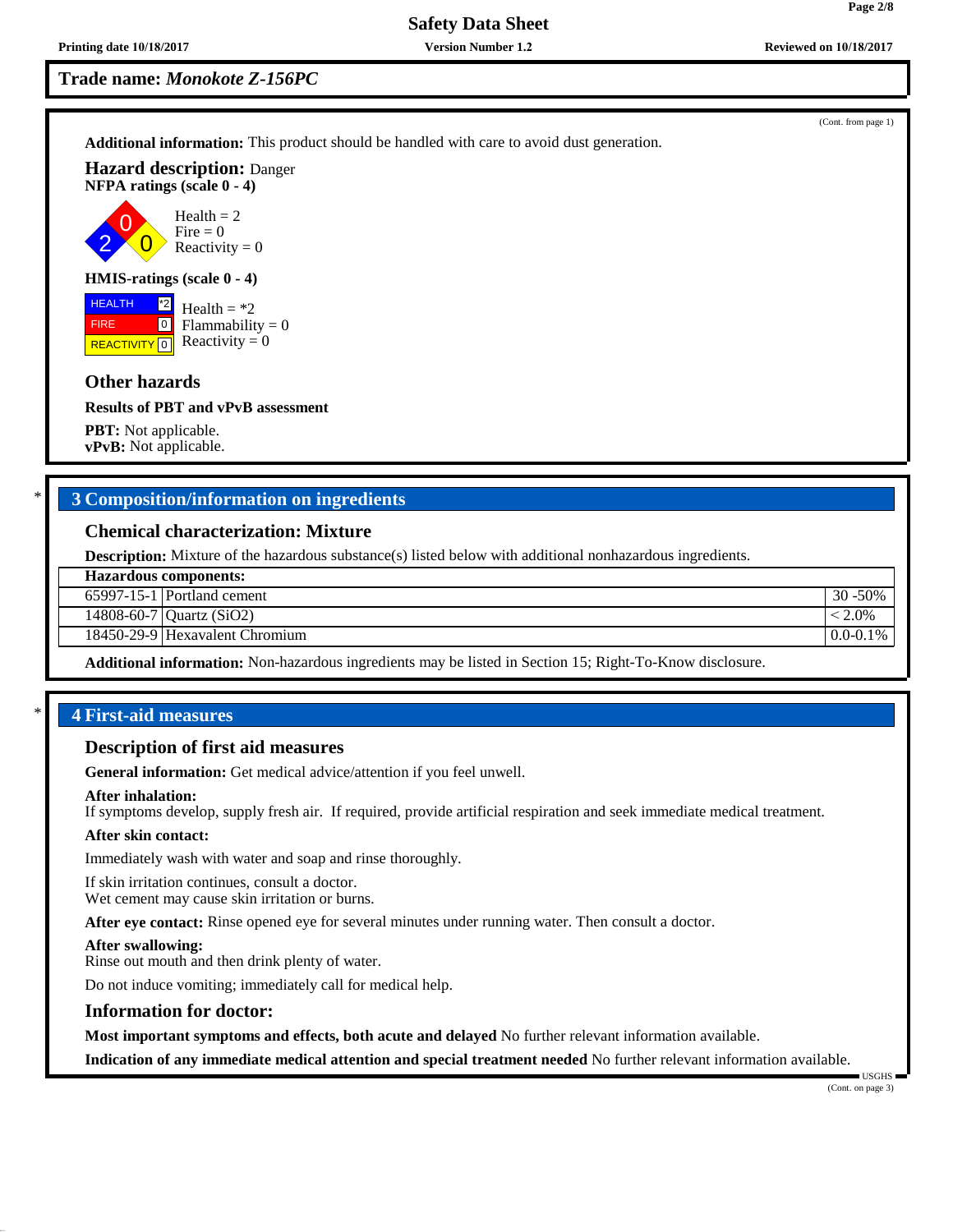**Version Number 1.2**

**Trade name:** *Monokote Z-156PC*

(Cont. from page 2)

**Page 3/8**

# \* **5 Fire-fighting measures**

**Special hazards arising from the substance or mixture** No further relevant information available.

**Additional information** No further relevant information available.

# \* **6 Accidental release measures**

# **Personal precautions, protective equipment and emergency procedures**

Wear protective equipment. Keep unprotected persons away. Avoid formation of dust.

**Environmental precautions:** Avoid release to the environment.

# **Methods and material for containment and cleaning up:**

Sweep up spilled product into receptacles. Avoid formation of dust. Vacuuming or wet sweeping may be used to avoid dust dispersal.

Dispose contaminated material as waste according to section 13 of the SDS.

# **Reference to other sections**

See Section 7 for information on safe handling.

See Section 8 for information on personal protection equipment.

See Section 13 for disposal information.

# \* **7 Handling and storage**

### **Handling:**

**Precautions for safe handling**

Risk of serious damage to eyes.

Avoid contact with skin.

Do not breathe dust.

Fit dust covers to mixers.

Prior to welding or cutting, Monokote must be removed from steel surfaces likely to be exposed to excessive heating. Danger of wet slippery surfaces.

**Information about protection against explosions and fires:** Keep respiratorator available.

# **Conditions for safe storage, including any incompatibilities**

#### **Storage:**

**Further information about storage conditions:** Store in cool, dry conditions in well sealed original receptacles.

**Specific end use(s)** No further relevant information available.

# \* **8 Exposure controls/personal protection**

**Additional information about design of technical systems:** No further data; see item 7.

**Control parameters**

**Components with limit values that require monitoring at the workplace:**

**14808-60-7 Quartz (SiO2)**

PEL (USA) Long-term value: 0.05 mg/m<sup>3</sup>

(Cont. on page 4)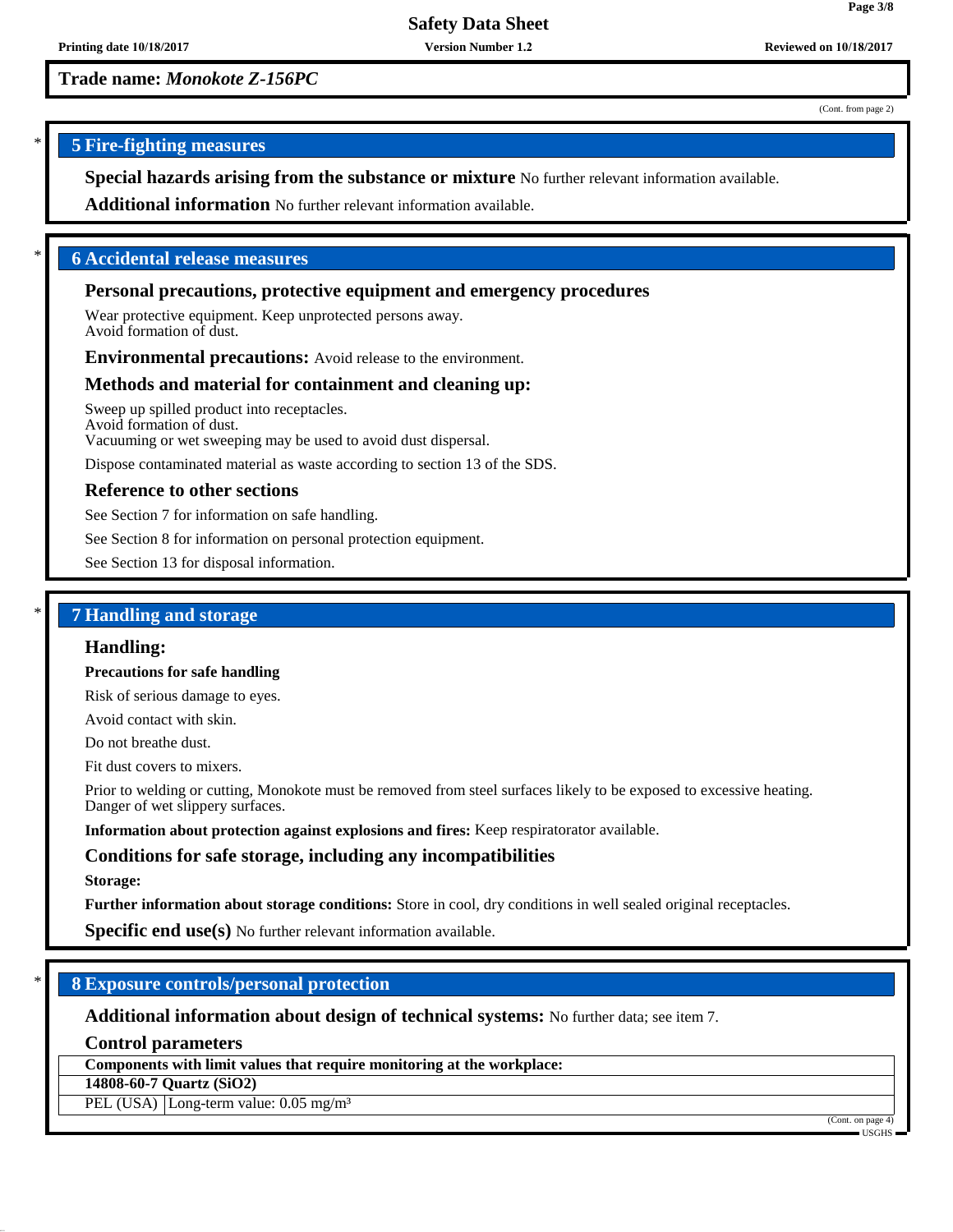# **Trade name:** *Monokote Z-156PC*

| REL (USA) Long-term value: 0.05* mg/m <sup>3</sup><br>*respirable dust; See Pocket Guide App. A |
|-------------------------------------------------------------------------------------------------|
| TLV (USA) Long-term value: $0.025*$ mg/m <sup>3</sup><br>*as respirable fraction                |
|                                                                                                 |

## **Additional Occupational Exposure Limit Values for possible hazards during processing:**

In addition to the exposure limits referenced above, the following non-specific limits for dust apply to this product; OSHA, 15 mg/m3-TWA for Total Dust and 5 mg/m3-TWA as Respirable Dust, ACGIH, 10 mg/m3-TWA as Total Dust and 3 mg/m3-TWA as Respirable Dust.

#### **Additional information:**

The lists that were valid during the creation were used as basis. Canadian employers must consult the exposure limits in their province. **Work/Hygienic Practices:** The usual precautionary measures for handling chemicals should be followed.

# **Exposure controls**

Minimize airborne dust generation. Use process enclosures, local exhaust ventilation or other engineering controls to keep airborne levels below specified exposure limits. If user operations generate dust, or mist, use ventilation to keep exposure to airborne particles below the exposure limit. Apply organizational measures, eg. by isolating personnel from dusty areas. Remove and wash soiled clothing.

### **Personal protective equipment:**

### **General protective and hygienic measures:**

The usual precautionary measures for handling chemicals should be followed.

Store protective clothing separately.

#### **Breathing equipment:**

Control exposure to ingredients with workplace control parameters if mentioned above. If no ingredients are listed, respiratory protection is generally not required.

If exposure limits are listed and may be exceeded, use approved respiratory protective equipment and filter type appropriate for the listed ingredients. (NIOSH, CEN, etc.).

## **Protection of hands:**



\_SAlkaline resistant gloves

Gloves should be worn to prevent skin contact and should be impermeable and resistant to the product.

**Material of gloves** Gloves should be worn to prevent skin contact and should be impermeable and resistant to the product.

### **Eye protection:**



Safety glasses with side shield protection.

Safety glasses with side shields should be worn to prevent contact due to splashing. Under high vapor mist concentrations, tightly sealed goggles should be worn.

### **Body protection:**

Use personal protective equipment as required.

Take off contaminated clothing.

 USGHS (Cont. on page 5)

(Cont. from page 3)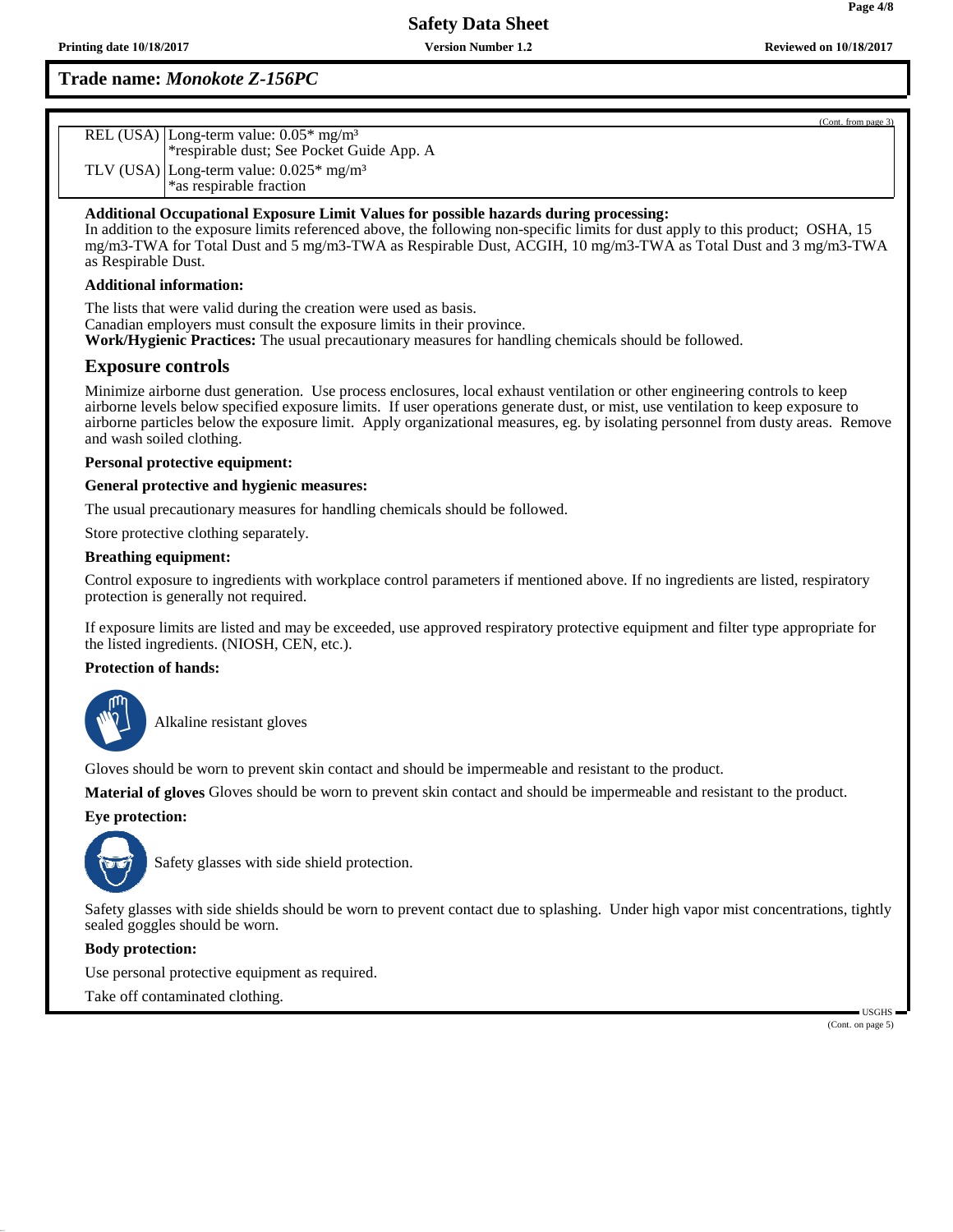**Version Number 1.2**

**Trade name:** *Monokote Z-156PC*

(Cont. from page 4)

**Page 5/8**

| 9 Physical and chemical properties                                                                                                                |                                                                                                   |  |  |
|---------------------------------------------------------------------------------------------------------------------------------------------------|---------------------------------------------------------------------------------------------------|--|--|
| Information on basic physical and chemical properties                                                                                             |                                                                                                   |  |  |
| <b>General Information</b><br>Appearance:<br>Form:<br>Color:<br>Odor:<br>Odor threshold:                                                          | Powder<br>According to product specification<br>Characteristic<br>Not determined.                 |  |  |
| $pH-value (\sim):$                                                                                                                                | Not applicable.                                                                                   |  |  |
| <b>Change in condition</b><br><b>Melting point/Melting range:</b><br><b>Boiling point/Boiling range:</b><br><b>Flash point:</b>                   | Undetermined.<br>Undetermined.<br>Not applicable.                                                 |  |  |
| <b>Flammability (solid, gaseous):</b>                                                                                                             | Not determined.                                                                                   |  |  |
| <b>Ignition temperature:</b>                                                                                                                      | Undetermined.                                                                                     |  |  |
| <b>Decomposition temperature:</b><br>Auto igniting:<br>Danger of explosion:                                                                       | Not determined.<br>Product is not self-igniting.<br>Product does not present an explosion hazard. |  |  |
| <b>Explosion limits:</b><br>Lower:<br><b>Upper:</b><br><b>VOC Content (max):</b>                                                                  | Not determined.<br>Not determined.<br>Not determined.                                             |  |  |
| Vapor pressure:<br>Density: (~) at $20^{\circ}$ C (68 $^{\circ}$ F)<br><b>Relative density</b><br><b>Vapor density</b><br><b>Evaporation</b> rate | Not applicable.<br>Not applicable.<br>Not determined.<br>Not applicable.<br>Not applicable.       |  |  |
| Solubility in / Miscibility with<br>Water:                                                                                                        | Not miscible or difficult to mix.                                                                 |  |  |
|                                                                                                                                                   | Partition coefficient (n-octanol/water): Not determined.                                          |  |  |
| Viscosity:<br>Dynamic:<br>Kinematic:<br>Molecular weight                                                                                          | Not applicable.<br>Not applicable.<br>Not applicable.                                             |  |  |
| <b>Other information</b>                                                                                                                          | No further relevant information available.                                                        |  |  |

# **10 Stability and reactivity**

**Reactivity** Stable under normal conditions.

**Chemical stability**

**Thermal decomposition:** No decomposition if used according to specifications.

**Possibility of hazardous reactions** No further relevant information available.

**Conditions to avoid** No further relevant information available.

**Incompatible materials:** No further relevant information available.

## **Hazardous decomposition products:**

Carbon monoxide and carbon dioxide

Cutting or welding may generate Sulfur dioxide.

(Cont. on page 6)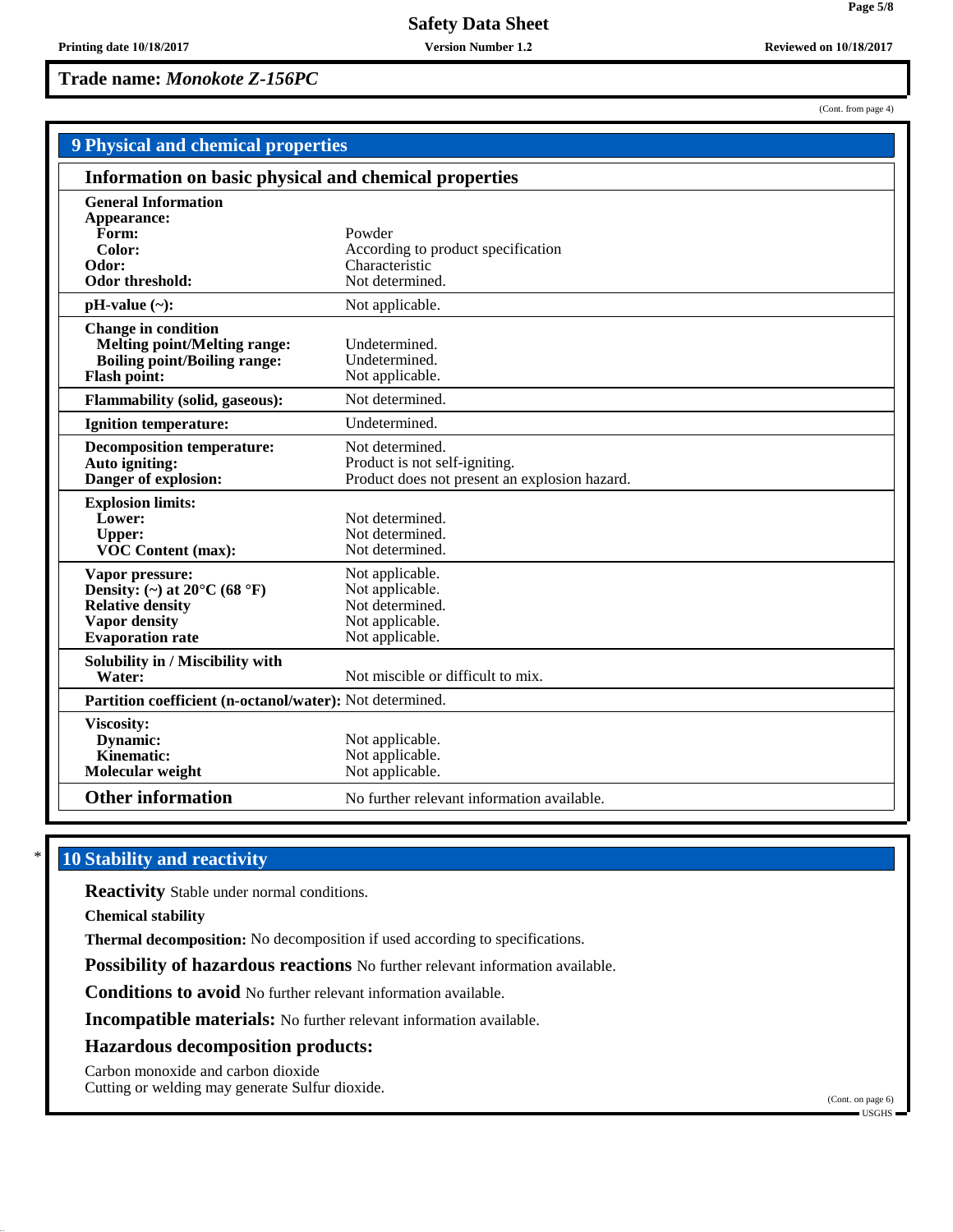**Version Number 1.2**

**Trade name:** *Monokote Z-156PC*

(Cont. from page 5)

**Page 6/8**

Additional information: See section 7 for information on handling, storage and conditions to be avoided.

## \* **11 Toxicological information**

## **Information on toxicological effects**

**Acute toxicity:**

**Primary irritant effect:**

**on the skin:** Causes severe skin burns and eye damage.

**on the eye:** Causes serious eye damage.

**inhalation:** Causes damage to organs.

**Ingestion:** May cause burns to mouth, throat, and stomach.

**Sensitization:** May cause an allergic skin reaction.

#### **Additional toxicological information:**

Cementitious grouts and mortars are known to cause both irritant and allergic contact dermatitis. Prolonged skin contact can result in chemical burns.

Prolonged exposure may cause risk of lung disease (i.e. silicosis and/or lung cancer).

#### **Carcinogenic categories**

**IARC (International Agency for Research on Cancer) Human Carcinogenicity: Group 1- Positive, Group 2A- Probable, Group 2B- Possible, Group 3- Not Classifiable**

14808-60-7 Quartz (SiO2) 1

9003-53-6 Expanded Polystyrene 3

**NTP (National Toxicology Program)**

**K–Known to be carcinogenic, R–May reasonably be anticipated to be carcinogenic**

 $14808-60-7$  Quartz (SiO2) K

**OSHA-Ca (Occupational Safety & Health Administration)**

None of the ingredients is listed.

# **12 Ecological information**

# **Toxicity**

**Aquatic toxicity:** No further relevant information available.

**Persistence and degradability** No further relevant information available.

### **Behavior in environmental systems:**

**Bioaccumulative potential** No further relevant information available.

**Mobility in soil** No further relevant information available.

### **Additional ecological information:**

**General notes:** Not known to be hazardous to water.

# **Results of PBT and vPvB assessment**

**PBT:** Not applicable. **vPvB:** Not applicable.

**Other adverse effects** No further relevant information available.

(Cont. on page 7)

USGHS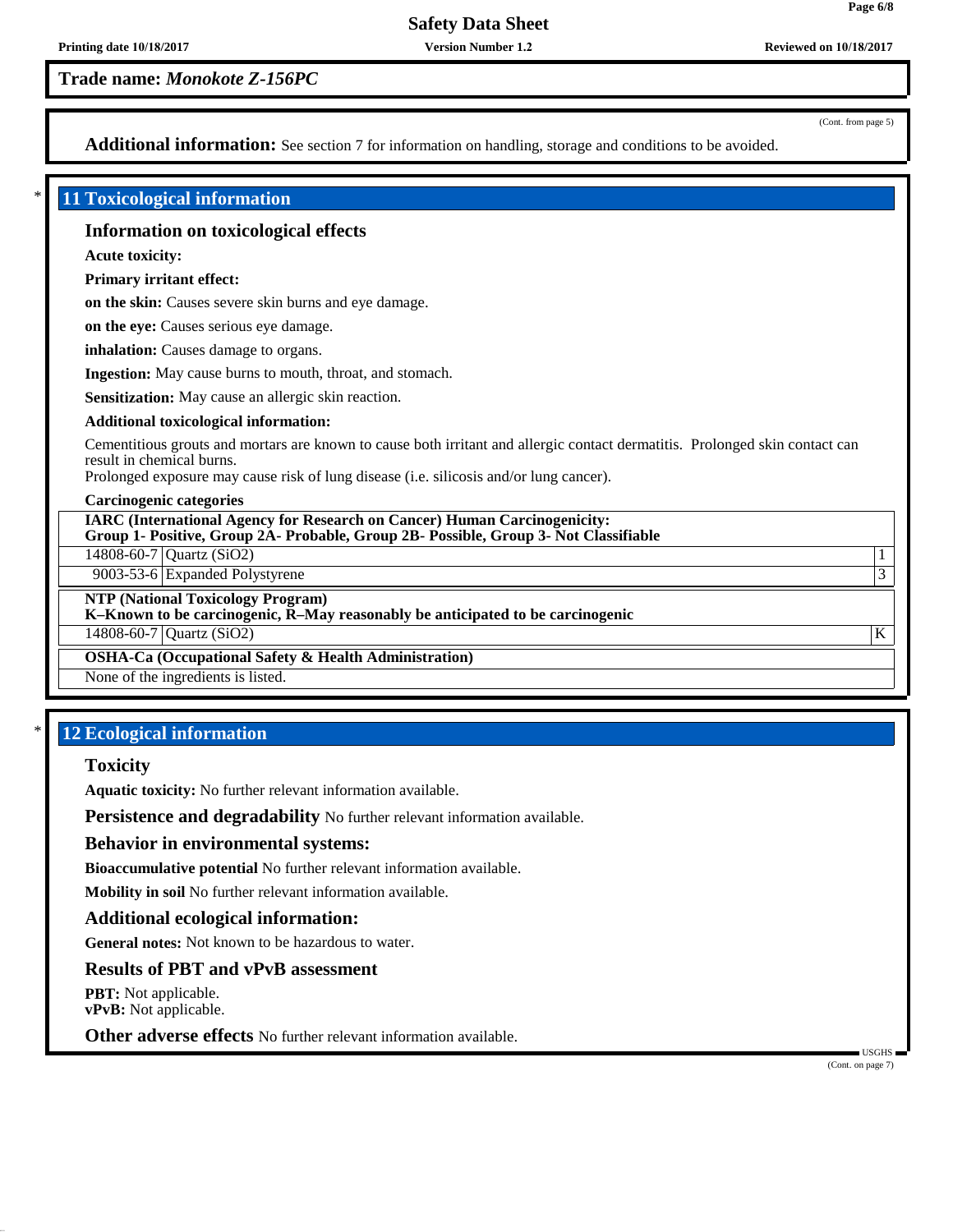# **Trade name:** *Monokote Z-156PC*

### (Cont. from page 6)

**Page 7/8**

# **13 Disposal considerations**

## **Disposal methods:**

Consult all regulations (federal, state, provincial, local) or a qualified waste disposal firm when characterizing product for disposal. Dispose of waste in accordance with all applicable regulations.

# **Recommendation:**



Must not be disposed of together with household garbage. Do not allow product to reach sewage system.

# **Uncleaned packagings:**

**Recommendation:** Dispose of contents/container in accordance with local/regional/national/international regulations.

| <b>14 Transport information</b>                           |                                                                                                          |
|-----------------------------------------------------------|----------------------------------------------------------------------------------------------------------|
| <b>UN-Number</b><br>DOT, IMDG, IATA                       | Not applicable.                                                                                          |
| UN proper shipping name<br>DOT, IMDG, IATA                | Not applicable.                                                                                          |
| <b>Transport hazard class(es)</b>                         |                                                                                                          |
| DOT, IMDG, IATA<br><b>Class</b>                           | Not applicable.                                                                                          |
| <b>Packing group</b><br>DOT, IMDG, IATA                   | Not applicable.                                                                                          |
| <b>Environmental hazards:</b><br><b>Marine pollutant:</b> | N <sub>0</sub>                                                                                           |
| <b>Special precautions for user</b>                       | Not applicable.                                                                                          |
|                                                           | Transport/Additional information: Not classified as a dangerous good for transport by road, rail or air. |
| <b>DOT</b><br><b>Remarks:</b><br>Note:                    | Not Regulated.<br>Not Regulated for Canada TDG.                                                          |
| <b>UN</b> "Model Regulation":                             | Not applicable.                                                                                          |

# **15 Regulatory information**

| <b>SARA (Superfund Amendments and Reauthorization Act)</b>                                   |                   |
|----------------------------------------------------------------------------------------------|-------------------|
| Section 302/304 (extremely hazardous substances):                                            |                   |
| None of the ingredients is listed.                                                           |                   |
| Section 313 Reportable Ingredients (Chemicals present below reporting threshold are exempt): |                   |
| None of the ingredients is listed.                                                           |                   |
| <b>SARA Section 312/Tier I &amp; II Hazard Categories:</b>                                   |                   |
| Health Hazard - Carcinogenicity                                                              |                   |
| Health Hazard - Skin Corrosion or Irritation                                                 |                   |
| Health Hazard - Respiratory or Skin Sensitization                                            |                   |
| Health Hazard - Serious eye damage or eye irritation                                         |                   |
| Health Hazard - Specific target organ toxicity (single or repeated exposure)                 |                   |
|                                                                                              | (Cont. on page 8) |
|                                                                                              | ■ USGHS ■         |